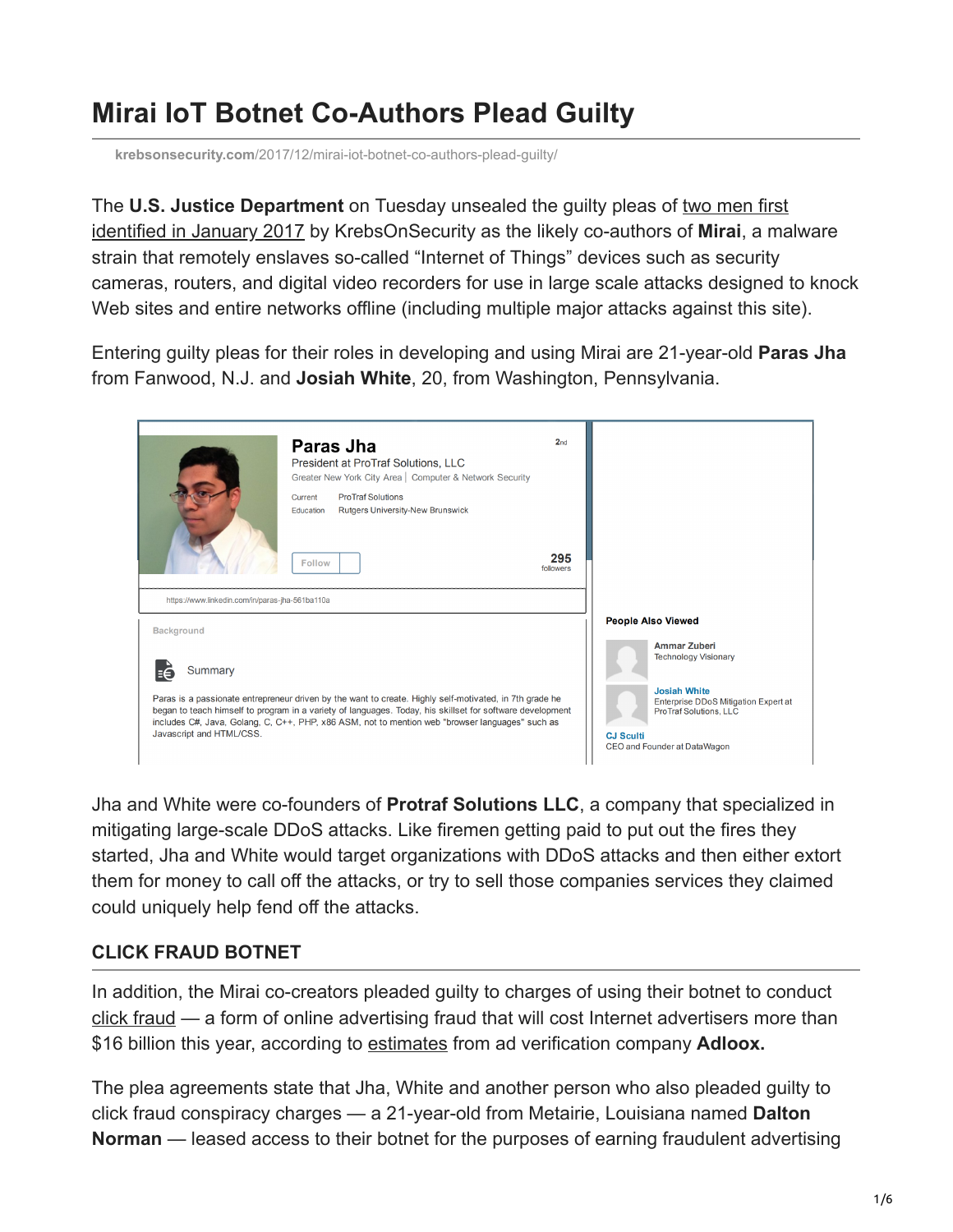revenue through click fraud activity and renting out their botnet to other cybercriminals.

As part of this scheme, victim devices were used to transmit high volumes of requests to view web addresses associated with affiliate advertising content. Because the victim activity resembled legitimate views of these websites, the activity generated fraudulent profits through the sites hosting the advertising content, at the expense of online advertising companies.

Jha and his co-conspirators admitted receiving as part of the click fraud scheme approximately two hundred bitcoin, valued on January 29, 2017 at over \$180,000.

Prosecutors say Norman personally earned over 30 bitcoin, valued on January 29, 2017 at approximately \$27,000. The documents show that Norman helped Jha and White discover new, previously unknown vulnerabilities in IoT devices that could be used to beef up their Mirai botnet, which at its height grew to more than 300,000 hacked devices.

## **MASSIVE ATTACKS**

The Mirai malware is responsible for coordinating some of the largest and most disruptive online attacks the Internet has ever witnessed. The biggest and first to gain widespread media attention [began on Sept. 20, 2016,](https://krebsonsecurity.com/2016/09/krebsonsecurity-hit-with-record-ddos/) when KrebsOnSecurity came under a sustained distributed denial-of-service attack from more than 175,000 IoT devices (the size estimates come from [this Usenix paper](https://www.usenix.org/system/files/conference/usenixsecurity17/sec17-antonakakis.pdf) (PDF) on the Mirai botnet evolution).

That September 2016 digital siege maxed out at 620 Gbps, almost twice the size of the nextlargest attack that **Akamai** — my DDoS mitigation provider at the time — had ever seen.

The attack continued for several days, prompting Akamai to [force my site off of their network](https://krebsonsecurity.com/2016/09/the-democratization-of-censorship/) (they were providing the service pro bono, and the attack was starting to cause real problems for their paying customers). For several frustrating days this Web site went dark, until it was brought under the auspices of Google's [Project Shield,](https://projectshield.withgoogle.com/public/) a program that protects journalists, dissidents and others who might face withering DDoS attacks and other forms of digital censorship because of their publications.

At the end of September 2016, just days after the attack on this site, the authors of Mirai [who collectively used the nickname "Anna Senpai" — released the source code for their](https://krebsonsecurity.com/2016/10/source-code-for-iot-botnet-mirai-released/) botnet. Within days of its release there were multiple Mirai botnets all competing for the same pool of vulnerable IoT devices.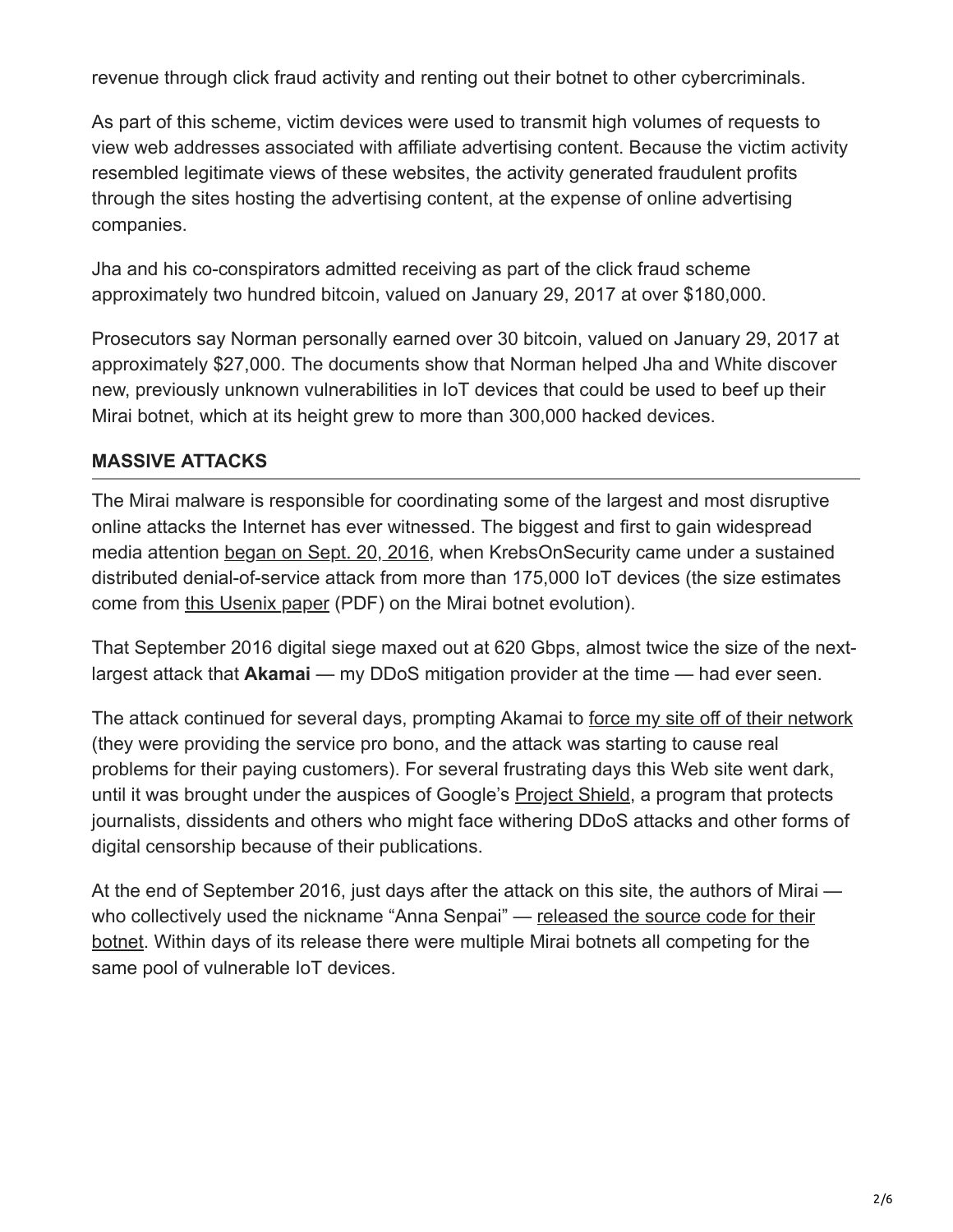

Some of those Mirai botnets grew quite large and were used to launch hugely damaging attacks, including [the Oct. 21, 2016 assault against Internet infrastructure firm Dyn](https://krebsonsecurity.com/2016/10/ddos-on-dyn-impacts-twitter-spotify-reddit/) that disrupted **Twitter**, **Netflix**, **Reddit** and a host of other sites for much of that day.



A depiction of the outages caused by the Mirai attacks on Dyn, an Internet infrastructure company. Source: Downdetector.com.

The leak of the Mirai source code led to the creation of dozens of copycat Mirai botnets, all of which were competing to commandeer the same finite number of vulnerable IoT devices. One particularly disruptive Mirai variant was used in extortion attacks against a number of banks and Internet service providers in the United Kingdom and Germany.

In July 2017, KrebsOnSecurity [published a story following digital clues](https://krebsonsecurity.com/2017/07/who-is-the-govrat-author-and-mirai-botmaster-bestbuy/) that pointed to a U.K. man named **Daniel Kaye** as the apparent perpetrator of those Mirai attacks. Kaye, who went by the hacker nickname "Bestbuy," was [found guilty](https://krebsonsecurity.com/2017/07/suspended-sentence-for-mirai-botmaster-daniel-kaye/) in Germany of launching failed Mirai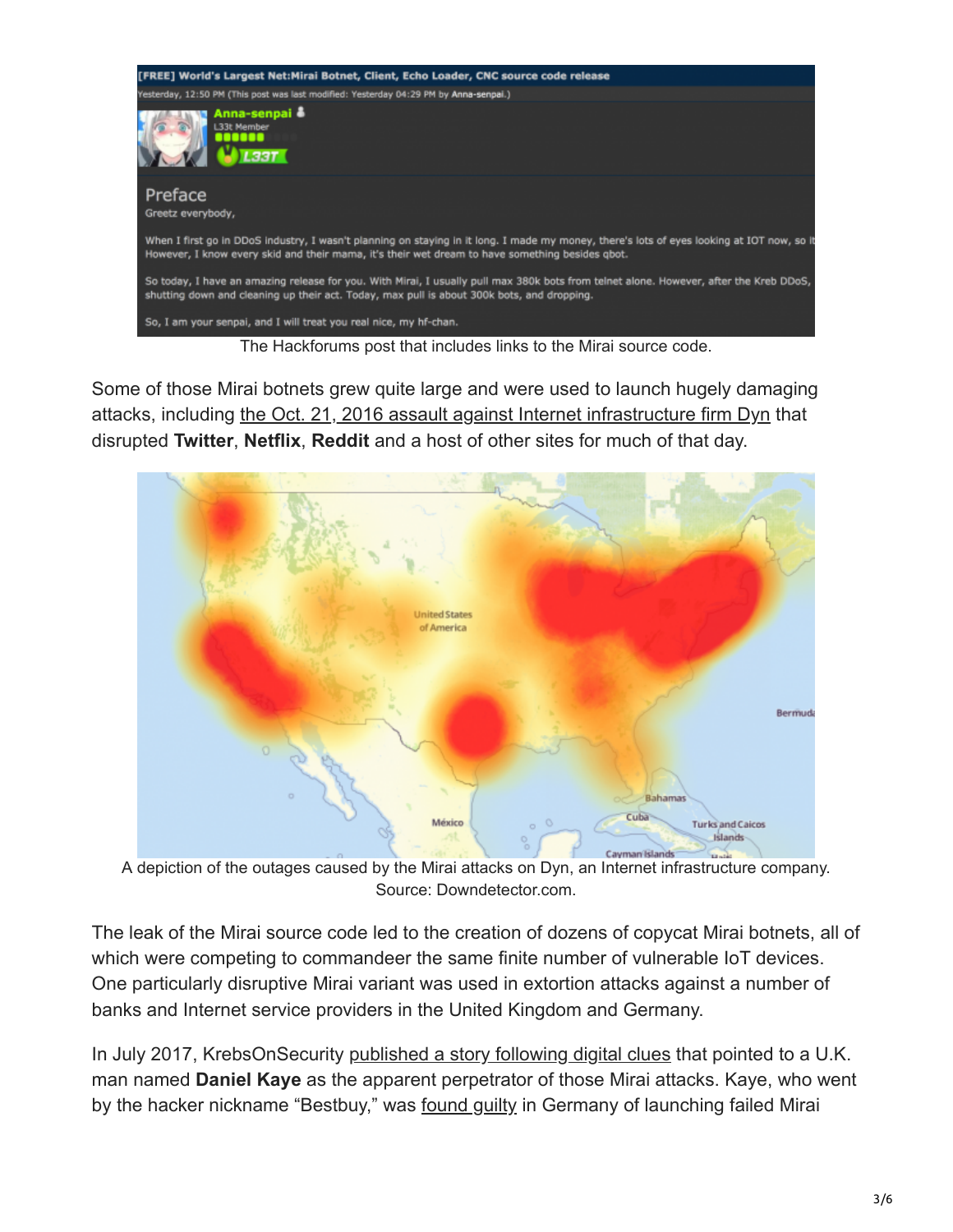attacks that nevertheless knocked out Internet service for almost a million Deutsche Telekom customers, for which he was given a suspended sentence. Kaye is now on trial in the U.K. for allegedly extorting banks in exchange for calling off targeted DDoS attacks against them.

Not long after the Mirai source code was leaked, I began scouring cybercrime forums and interviewing people to see if there were any clues that might point to the real-life identities of Mirai's creators.

On Jan 18, 2017, KrebsOnSecurity published the results of that four-month inquiry, Who is [Anna Senpai, the Mirai Worm Author? The story is easily the longest in this site's history, a](https://krebsonsecurity.com/2017/01/who-is-anna-senpai-the-mirai-worm-author/)nd it cited a bounty of clues pointing back to Jha and White — two of the men whose guilty pleas were announced today.



A tweet from the founder and CTO of French hosting firm OVH, stating the intended target of the Sept. 2016 Mirai DDoS on his company.

According to my reporting, Jha and White primarily used their botnet to target online gaming servers — particularly those tied to the hugely popular game **Minecraft**. Around the same time as the attack on my site, French hosting provider OVH was hit with a much larger attack from the same Mirai botnet (see image above), and the CTO of OVH confirmed that the target of that attack was a Minecraft server hosted on his company's network.

My January 2017 investigation also cited evidence and quotes from associates of Jha who said they suspected he was responsible for a series of DDoS attacks against **Rutgers University**:During the same year that Jha began studying at the university for a bachelor's degree in computer science, the school's servers came under repeated, massive attacks from Mirai.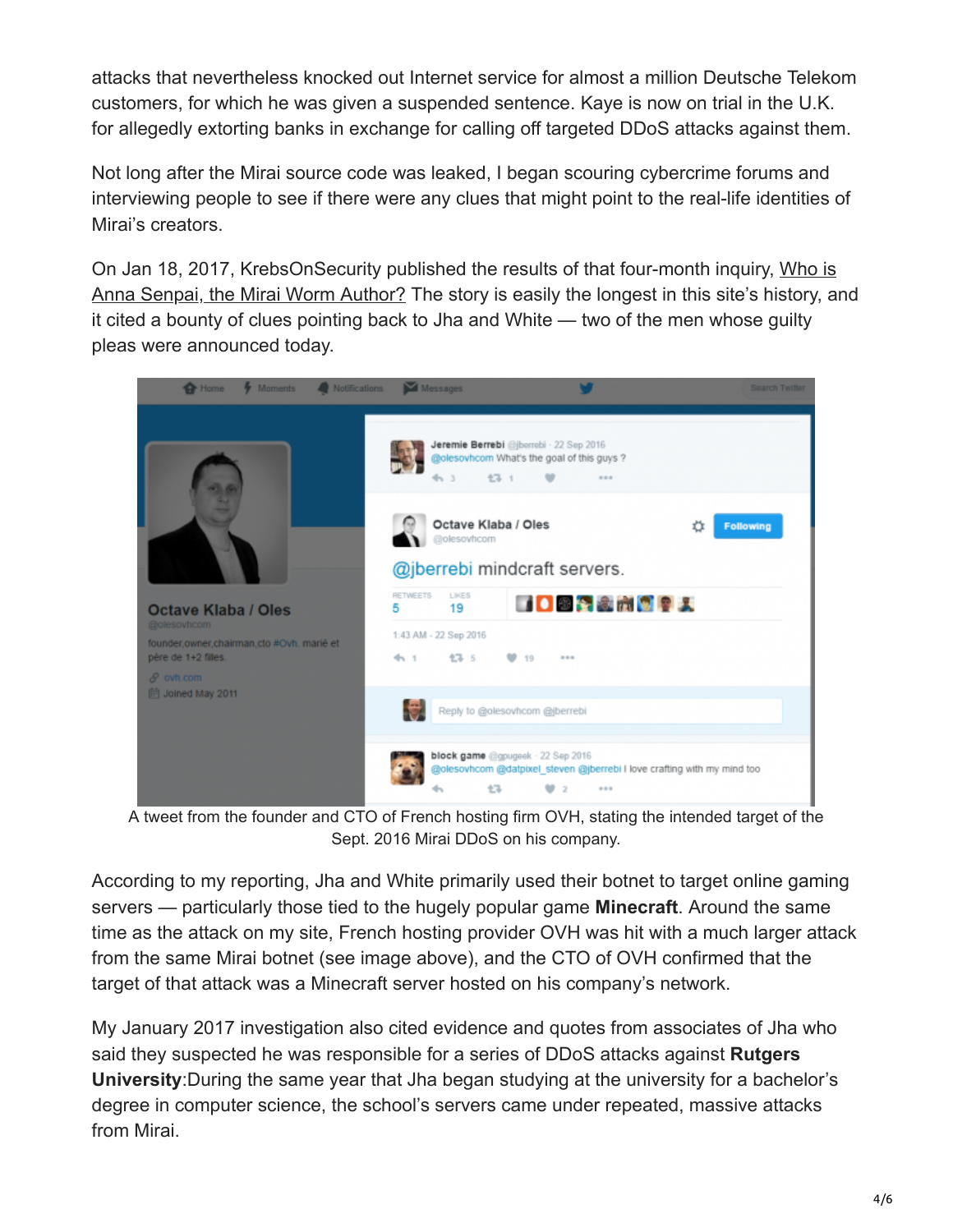With each DDoS against Rutgers, the attacker — using the nicknames "[og\\_richard\\_stallman](https://www.reddit.com/r/rutgers/comments/4qvc4g/ddos_on_rutgers/)," "**exfocus**" and "**ogexfocus**," — would taunt the university in online posts and media interviews, encouraging the school to spend the money to purchase some kind of DDoS mitigation service.

It remains unclear if Jha (and possibly others) may face separate charges in New Jersey related to his apparent Mirai attacks on Rutgers. According to a sparsely-detailed press release issued Tuesday afternoon, the Justice Department is slated to hold a media conference at 2 p.m. today with officials from Alaska (where these cases originate) to "discuss significant cybercrime cases."

**Update: 11:43 a.m. ET:** *The New Jersey Star Ledger* [just published a story](http://www.nj.com/education/2017/12/rutgers_student_charged_in_series_of_cyber_attacks.html#incart_river_mobile_home) confirming that Jha also has pleaded guilty to the Rutgers DDoS attacks, as part of a separate case lodged by prosecutors in New Jersey.

## **PAYBACK**

Under the terms of his guilty plea in the click fraud conspiracy, Jha agreed to give up 13 bitcoin, which at current market value of bitcoin (~\$17,000 apiece) is nearly USD \$225,000.

Jha will also waive all rights to appeal the conviction and whatever sentence gets imposed as a result of the plea. For the click fraud conspiracy charges, Jha, White and Norman each face up to five years in prison and a \$250,000 fine.

In connection with their roles in creating and ultimately unleashing the Mirai botnet code, Jha and White each pleaded guilty to one count of conspiracy to violate  $18 \text{ U.S.C. } 1030(a)(5)(A)$ . That is, to "causing intentional damage to a protected computer, to knowingly causing the transmission of a program, code, or command to a computer with the intention of impairing without authorization the integrity or availability of data, a program, system, or information."

For the conspiracy charges related to their authorship and use of Mirai, Jha and White likewise face up to five years in prison, a \$250,000 fine, and three years of supervised release.

This is a developing story. Check back later in the day for updates from the DOJ press conference, and later in the week for a follow-up piece on some of the lesser-known details of these investigations.

The Justice Department unsealed the documents related to these cases late in the day on Tuesday. Here they are:

[Jha click fraud complaint](https://krebsonsecurity.com/wp-content/uploads/2017/12/Jha1.pdf) (PDF) [Jha click fraud plea](https://krebsonsecurity.com/wp-content/uploads/2017/12/jhacf-plea.pdf) (PDF) [Jha DDoS/Mirai complaint](https://krebsonsecurity.com/wp-content/uploads/2017/12/Jha-DDoS.pdf) (PDF) [Jha DDoS/Mirai plea](https://krebsonsecurity.com/wp-content/uploads/2017/12/Jha-DDoS-Plea.pdf) (PDF)